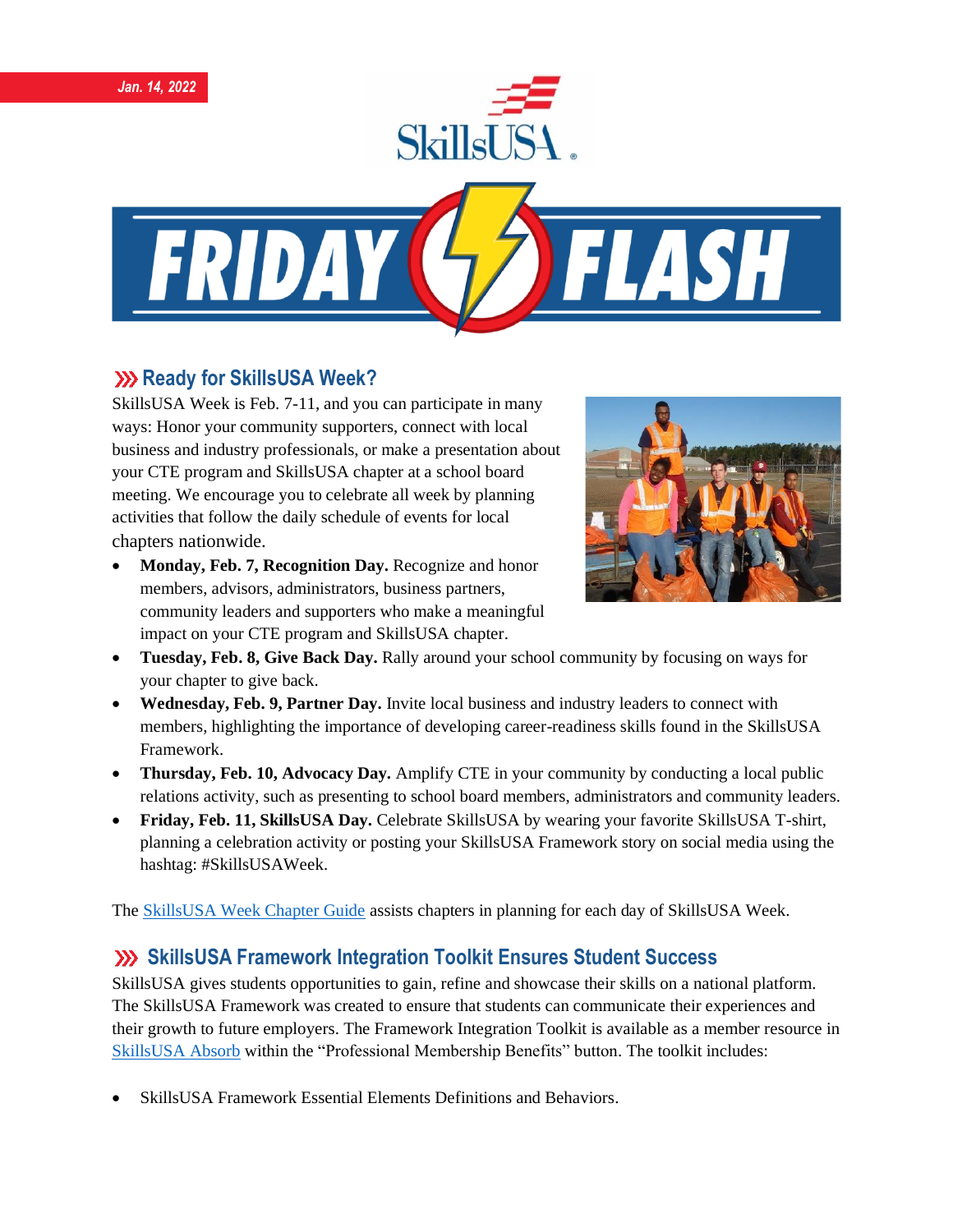- SkillsUSA Framework Foundations Lesson Plans.
- SkillsUSA Framework Motion Graphic Video.
- SkillsUSA Framework Essential Element Motion Graphic Videos.
- SkillsUSA Framework Integration Strategies.
- Experiential Activities to Promote the SkillsUSA Framework.
- Business Partner Outreach and Preparation Guide.
- SkillsUSA Framework Story Lesson Plan and Videos.
- SkillsUSA Framework Bingo.
- SkillsUSA Framework Kahoot.

You can utilize all ten resources to dive deep into the 17 Essential Elements and have fun doing so with games like bingo and Kahoot! If you have trouble accessing SkillsUSA Absorb or the Framework Integration Toolkit, call the SkillsUSA Customer Care Team toll free: 844-875-4557 from 8 a.m.–5 p.m. ET Monday, Wednesday and Friday, and 11 a.m.–7 p.m. ET Tuesday and Thursday. You can also email the team at [customercare@skillsusa.org.](mailto:customercare@skillsusa.org)

#### **Free Educational Resources and Career Essentials Opportunity**

SkillsUSA has partnered with Aerotek and The Swinerton Foundation to deliver 37 grants to provide high school and college/postsecondary chapters with materials from the [SkillsUSA Educational Resources](https://www.skillsusastore.net/)  [store](https://www.skillsusastore.net/) and access to our [Career Essentials](https://www.careeressentials.org/) curriculum. These resources will help you integrate the SkillsUSA Framework you're your classroom and chapter. Eligible chapters can receive a \$3,000 or \$4,500 grant, and applications must be submitted by **Jan. 21**. Recipients will be notified by Feb 11. [Determine eligibility and apply here.](https://skillsusa.wufoo.com/forms/q1q5yuqh13tjdpk/) For questions, contact [Brandon Monk.](mailto:bmonk@skillsusa.org)

#### **Proposed Bylaw Amendment Submissions**

Registered SkillsUSA members can submit proposed bylaw amendments for middle school, high school or college/postsecondary divisions for consideration by the SkillsUSA House of Delegates. Bylaw amendment motions must be submitted, in writing, to [Tyler Chaffin](mailto:tchaffin@skillsusa.org) by **Jan. 22** at 5 p.m. ET. SkillsUSA's national executive council and board of directors will review all submissions at the March 2022 board meeting. All motions will be distributed to state SkillsUSA directors by April 22. Motions will then be presented for vote at the official business meeting of the House of Delegates during the 2022 SkillsUSA national conference. Bylaw amendments are governed by Article XII of the high school and college/postsecondary bylaws and Article X of the middle school bylaws. For more information and to view the bylaws, g[o here.](https://www.skillsusa.org/events-training/national-leadership-and-skills-conference/delegate-sessions/) The motion form is locate[d here.](https://skillsusa.wufoo.com/forms/m1grk6qr1j8vz5i/) For questions, contac[t Tyler Chaffin.](mailto:tchaffin@skillsusa.org)

#### **Example 23 Free Access to National Officer Candidate Resources Ends Feb. 1**

Becoming a SkillsUSA national officer is the ultimate personal growth and student leadership experience, and the [2022-23 National Officer Program Guide and application](https://www.skillsusa.org/membership-resources/students/national-officer-election-process/) are now available. Before filling out that application, carefully review the guide, which contains a wealth of information on the certifications and Career Essentials coursework required of all candidates. SkillsUSA provides no-cost access to these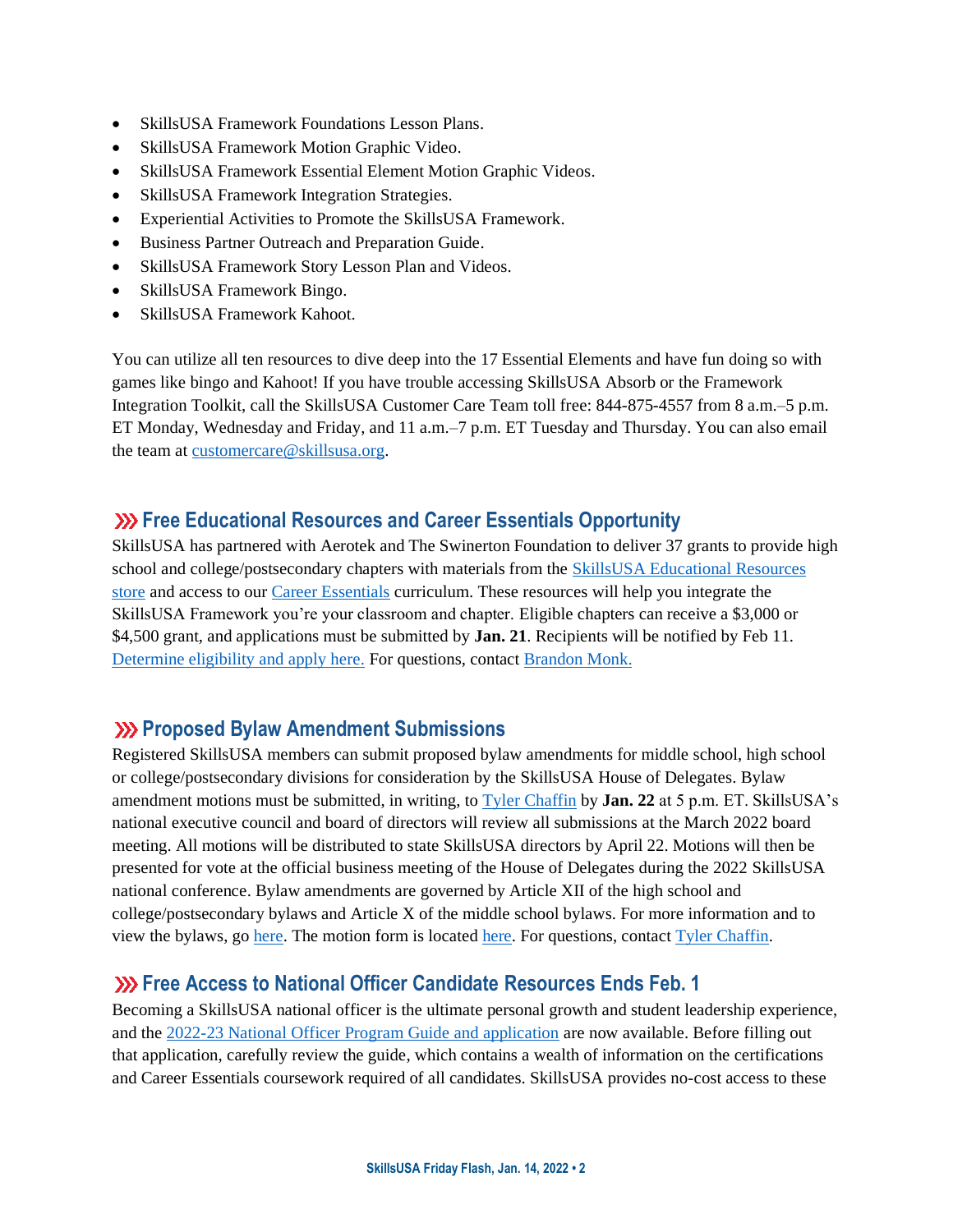certifications to national officer candidates, but you must apply for those by **Feb. 1.** See the guide for more details. All national officer applications must be submitted by **June 1 at 6 p.m. ET**.

## **W** Nominations for Honorary Life and Outstanding Career and Technical Educators

SkillsUSA is seeking additional nominations for SkillsUSA Honorary Life Member and Outstanding Career and Technical Educator awards. If you would like to nominate an individual for recognition at our national conference in June, please [complete the online applications here.](https://www.skillsusa.org/membership-resources/awards/) The deadline is **Feb. 15.** For questions, contac[t Laura Rauch.](mailto:lrauch@skillsusa.org)

#### **2022 SkillsUSA Week T-shirt**

Gear up for SkillsUSA Week and get your 2022 long-sleeve T-shirt from the SkillsUSA Store now while supplies last! This 100% cotton shirt features the winning design by Ellis Eley from SkillsUSA Georgia, with some additional SkillsUSA spirit on the sleeve. Show your style, stay warm and celebrate that we are United as One!



## **XXX** Register Members by March 1 for Big Benefits

The national SkillsUSA membership deadline is **March 1**. Student members must meet both state and national deadlines to be eligible to participate in national competitions; serve as voting delegates; run for national office; participate in national programming; or apply for scholarships, awards and honors. As a benefit, professional members receive [online access to a host of powerful resources.](https://www.skillsusa.org/accordions/benefits-of-membership/) Learn how to access your professional membership benefits [in this Google doc.](https://docs.google.com/document/d/1d2EvwsmdelNzm-WK7pTGSokJTbWZXcFDOODai32SGzk/edit)

## **Professional Development Opportunities for January**

Please join your fellow advisors for our January SkillsUSA Professional Development sessions. Topics include "Chapter Excellence Program for New Advisors," "Best Practices: Community Service" and "Guides for Hosting a Local Career Competition." We will also host a "New Advisor Training" session on Jan. 21. [See the training calendar here.](https://www.skillsusa.org/events-training/national-leadership-and-skills-conference/delegate-sessions/) Completion certificates are provided for each session. [Use this](https://docs.google.com/document/d/1d2EvwsmdelNzm-WK7pTGSokJTbWZXcFDOODai32SGzk/edit)  [Google Doc](https://docs.google.com/document/d/1d2EvwsmdelNzm-WK7pTGSokJTbWZXcFDOODai32SGzk/edit) to learn how to access your professional membership benefits online. [A PDF of the 2021-22](https://www.skillsusa.org/wp-content/uploads/2021/09/SkillsUSA-2021-Professional-Development-Opportunities-v9.pdf)  [Professional Development Opportunities is available here.](https://www.skillsusa.org/wp-content/uploads/2021/09/SkillsUSA-2021-Professional-Development-Opportunities-v9.pdf) For questions, contact [Karolina Belen.](mailto:kbelen@skillsusa.org)

## **XXX** Chapter Excellence Program Opportunity

SkillsUSA offers all advisors and chapters the opportunity to schedule a one-on-one coaching session with Kelli Engelbrecht, our Chapter Excellence Program (CEP) and Program of Work coach. The one-onone coaching session can assist your chapter in strategizing how to take your CEP application to the next level or help a new chapter or advisor get started. Learn how to effectively integrate the SkillsUSA Framework, articulate SMART goals and select and evaluate Essential Elements within the CEP application. To schedule your 30-minute Zoom coaching appointment, please see th[e CEP Coaching](https://calendly.com/skillsusakelli)  [Calendar.](https://calendly.com/skillsusakelli) Once you schedule your appointment from the provided link, we will follow-up with details. Please contact Kelli Engelbrecht with any questions at [kengelbrecht@skillsusa.org.](mailto:kengelbrecht@skillsusa.org)

## **Criminal Justice Expertise on "SkillsUSA Technical Fridays"**